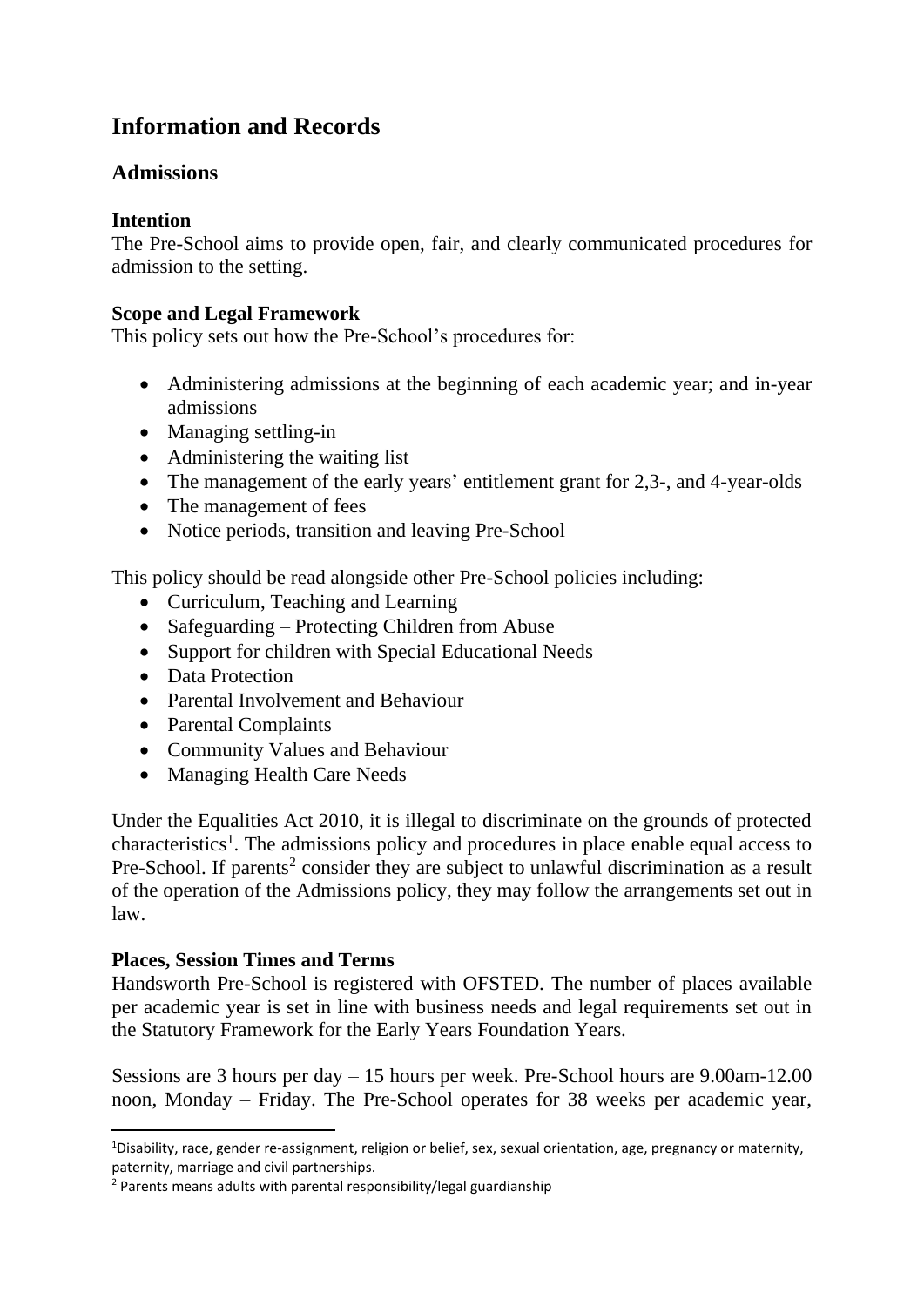spread across three terms (six half terms). Session times and term dates are set by the Pre-School and are published on the website: [www.handsworthpreschool.co.uk.](http://www.handsworthpreschool.co.uk/) The Pre-School may change any published session times and/or term dates should the need arise.

## **Free Early Entitlement Grant Funded Places – 15 hours**

All 3-4 year olds receive the Free Early Education Entitlement Grant (FEEE) from the term after their 3<sup>rd</sup> birthday. The FEEE entitles children to attend 15 hours (all sessions) at the Pre-School.

Some 2 year olds are also eligible to receive the FEEE and attend 15 hours at the Pre-School. Parents are able to check their eligibility for two year old funding via [https://www.walthamforest.gov.uk/families-young-people-and-children/childcare-and](https://www.walthamforest.gov.uk/families-young-people-and-children/childcare-and-early-years/free-early-education-two-year-olds)[early-years/free-early-education-two-year-olds](https://www.walthamforest.gov.uk/families-young-people-and-children/childcare-and-early-years/free-early-education-two-year-olds)

Families eligible for 30 hours free childcare may split the grant. The Pre-School requires an allocation of 15 hours to remain financially sustainable. Parents may use their remaining 15 hours at another setting or provider.

#### **Fees**

Children who are rising  $3$  – that is, will be three years old within the academic year – may be offered fee paying places prior to the commencement of the FEEE. Pre-School fees are set by the Parent Committee and are published on the website. Fees are reviewed annually. They are payable half-termly in advance

Fees paid are refundable in the following circumstances:

- If the Pre-School is required to close either temporarily or permanently by the Local Authority, the Department for Education, OFSTED or by any other legal or statutory body.
- If the Pre-School closes temporarily to maintain the health and safety of the children or staff; and/or
- When a child leaves the Pre-School mid-year, subject to notice periods (see below).

Fees remain payable should your child be absent for any other reason. Specific family circumstances may be taken into account on a case-by-case basis and following discussion with the Pre-School Leader.

# **How to Apply and the Waiting List**

An application form is available on the website or by contacting the Pre-School. Parents must complete and submit an application form. The child's details will be placed on the waiting list. Applications are accepted until your child would be eligible to start school (that is, the academic year in which they turn 5).

Once on the waiting list, details will remain until the academic year in which a child is eligible to start school, or until a parent requests that the details are removed, whichever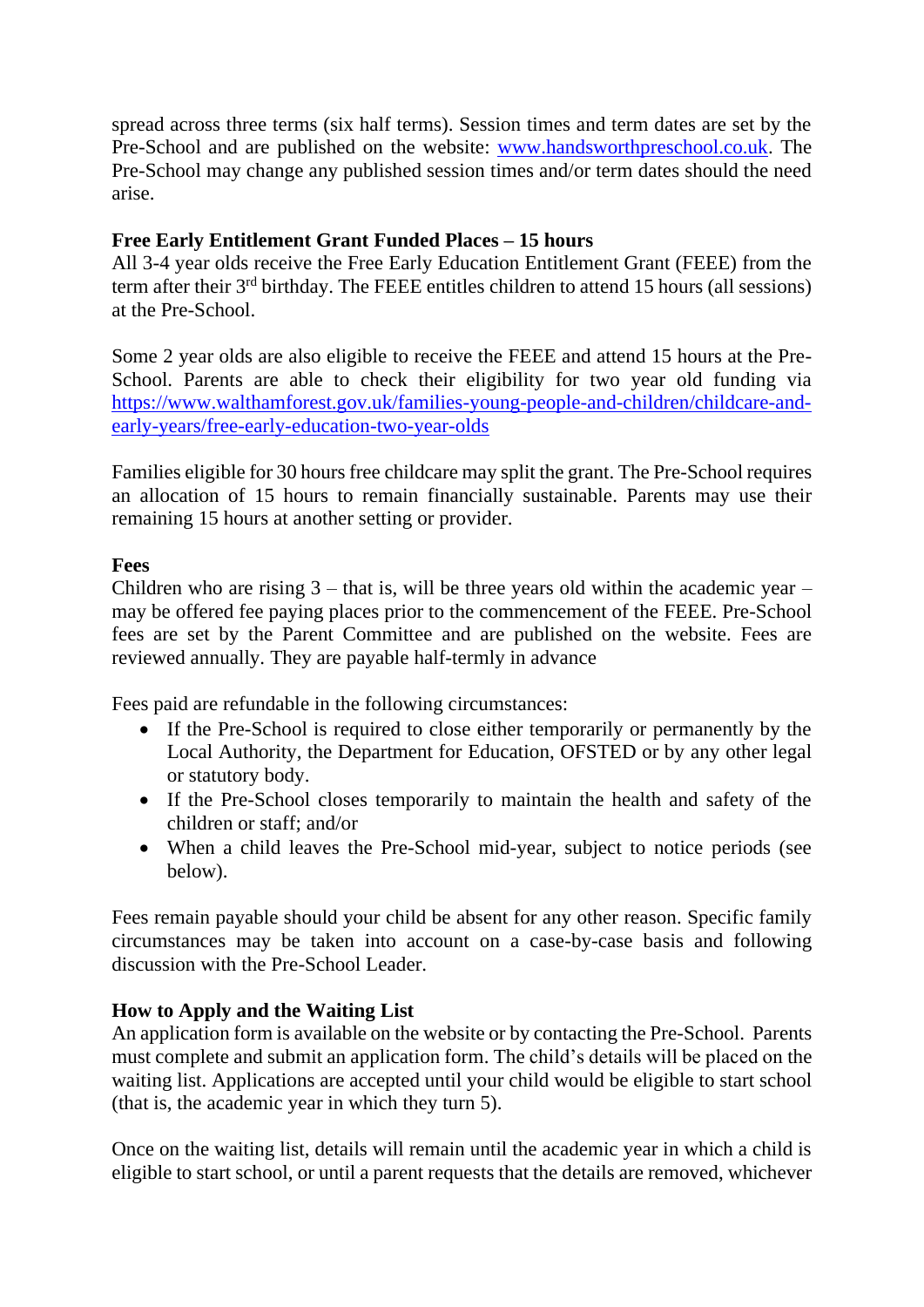is soonest. Parents may contact the Pre-School to withdraw their child's details from the waiting list at any point.

### **Offering Places**

The Pre-School will contact the parent who completed the application form to offer a place at the Pre-School. Once this is accepted, parents are asked to complete and return a Registration Form, a Settling-In Form and relevant funding forms. Subject to the information given, parents may also be asked to complete additional forms to provide further information to the Pre-School to meet a child's needs.

The Pre-School provides parents with information about what to expect in the first few sessions; support for settling-in; and what to bring into Pre-School.

# **Places for Grant Funded Children**

The majority of places at Pre-School are offered for commencement in the following September (Autumn Term/new academic year). In-year places are offered as and when they become available.

Places will be offered on the following basis:

- Grant funded children
- Children with SEN children with an existing, identified need and/or those who are or have been supported through specialist provision at a local Children's Centre; the Early Years Home Visiting Service; Good Beginnings or a similar Local Authority run programme for children with additional needs
- Children with a sibling attending the setting in the same academic year
- Exceptional family circumstances, which will be considered on a case-by-case basis
- Birth-date order

In-year places will be offered in line with the criteria set out above.

Places are offered to funded children on the basis of 15 hours attendance per week. Places will be offered on the expectation that children will attend regularly and for their full entitlement.

If parents choose to send a grant-funded child for less than 15 hours per week, the Pre-School expects that they will attend for a minimum of three sessions (nine hours) per week with at least two consecutive sessions per week. In support of children's development, regular discussions will be held with parents about increasing the child's attendance to the full 15 hours. In support of a child's preparation for school, the Pre-School also expects the majority of children who will be starting school in the following academic year to attend for 15 hours (five sessions) per week. Exceptions are made to support a child's settling in (see below).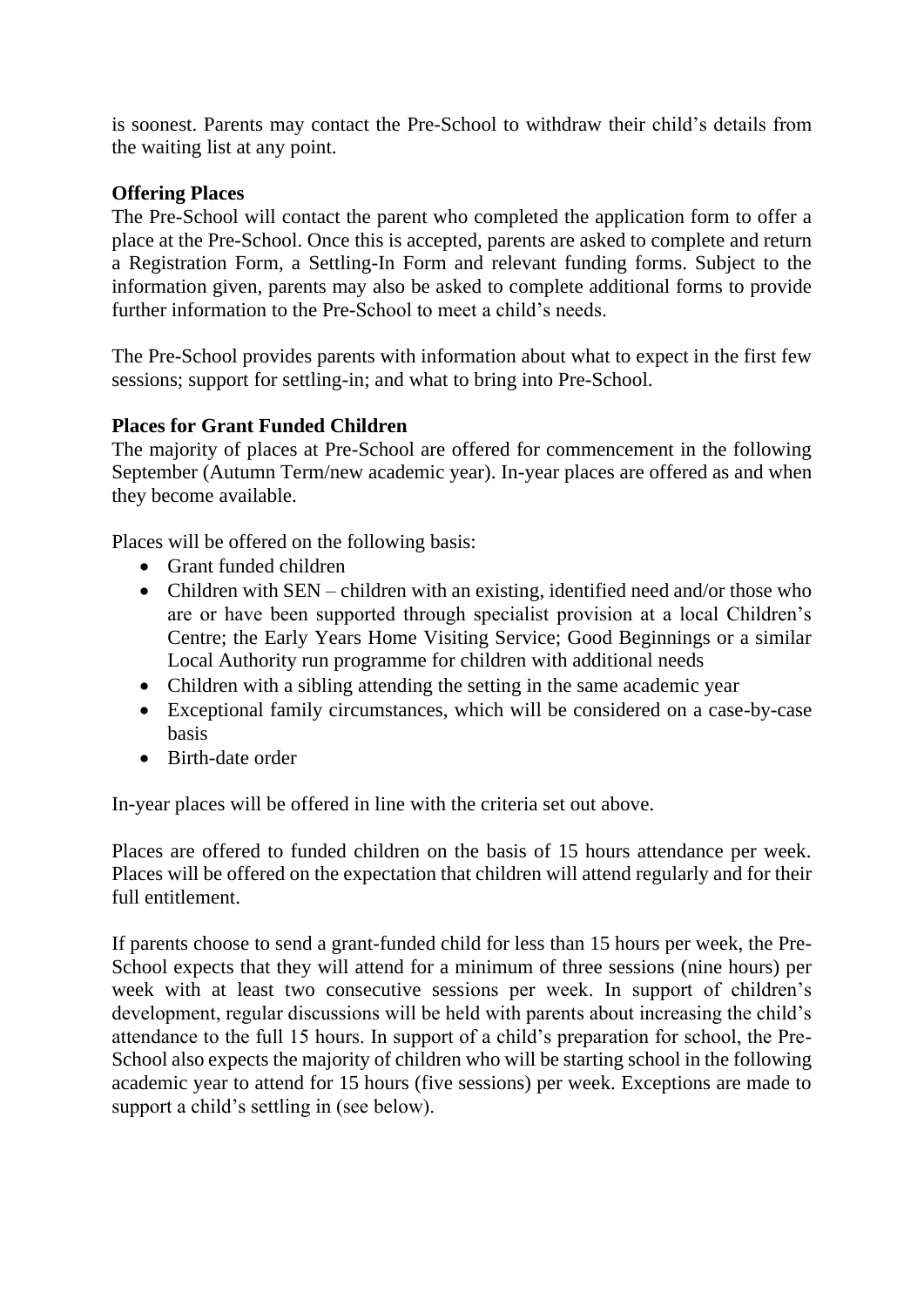## **Places for Children who have Deferred or Delayed Entry to School Reception**

The Pre-School will maintain a place for a child currently attending, who is summer born and/or has SEN, if their parents ask us to do so. Parents will be asked to provide confirmation that the Local Authority has agreed admission out of usual year group.

The Pre-School will consider on a case-by-case basis new applications from parents of children who are summer born and/or have SEN, who have deferred their child's admission to school Reception class. Parents will be asked to provide confirmation that the Local Authority has previously agreed their request for admission out of usual year group.

Department for Education guidance defines summer born as children who are born between 1<sup>st</sup> April and 31<sup>st</sup> August each year.

## **Places for Fee-Paying Children**

.

Available places will be offered on the basis of a minimum of three sessions (9 hours) per week. Subject to the availability of places, fee-paying children attending fewer than five sessions per week, may extend their hours of attendance to 15 hours (five sessions) in the term after their third birthday when they become eligible for the FEEE.

The Pre-School aims to allow children to take up their full fifteen hours entitlement once they are eligible. However, the availability of places is dependent on the business needs of the Pre-School. The Pre-School informs parents in advance whether/not places are available for a child to take up their full fifteen hours entitlement once they are grant funded.

## **Starting Pre-School: Children Starting in September/Beginning of Each Academic Year**

Children new to the Pre-School and their parents will be invited to an initial group stay and play session. The purpose of the stay and play is to give parents and children an informal opportunity to:

- Meet each other, see the Pre-School and play
- Meet the staff and the child's Key Person
- Begin to discuss a child's settling-in needs with the Key Person
- Complete any remaining paperwork
- Understand the settling in-procedures and what needs to be brought in to Pre-School, including medicines
- Ask questions and share information

The Pre-School provides each child with a start date for their first full session following the stay and play. On arrival for the first session, parents are asked to drop their child at the door and go. Staff are experienced in supporting children through the settling in period and in working with children who may be finding the transition difficult.

If staff find that a child needs additional support for transition, they will discuss options with parents. This may include (but not be limited to):